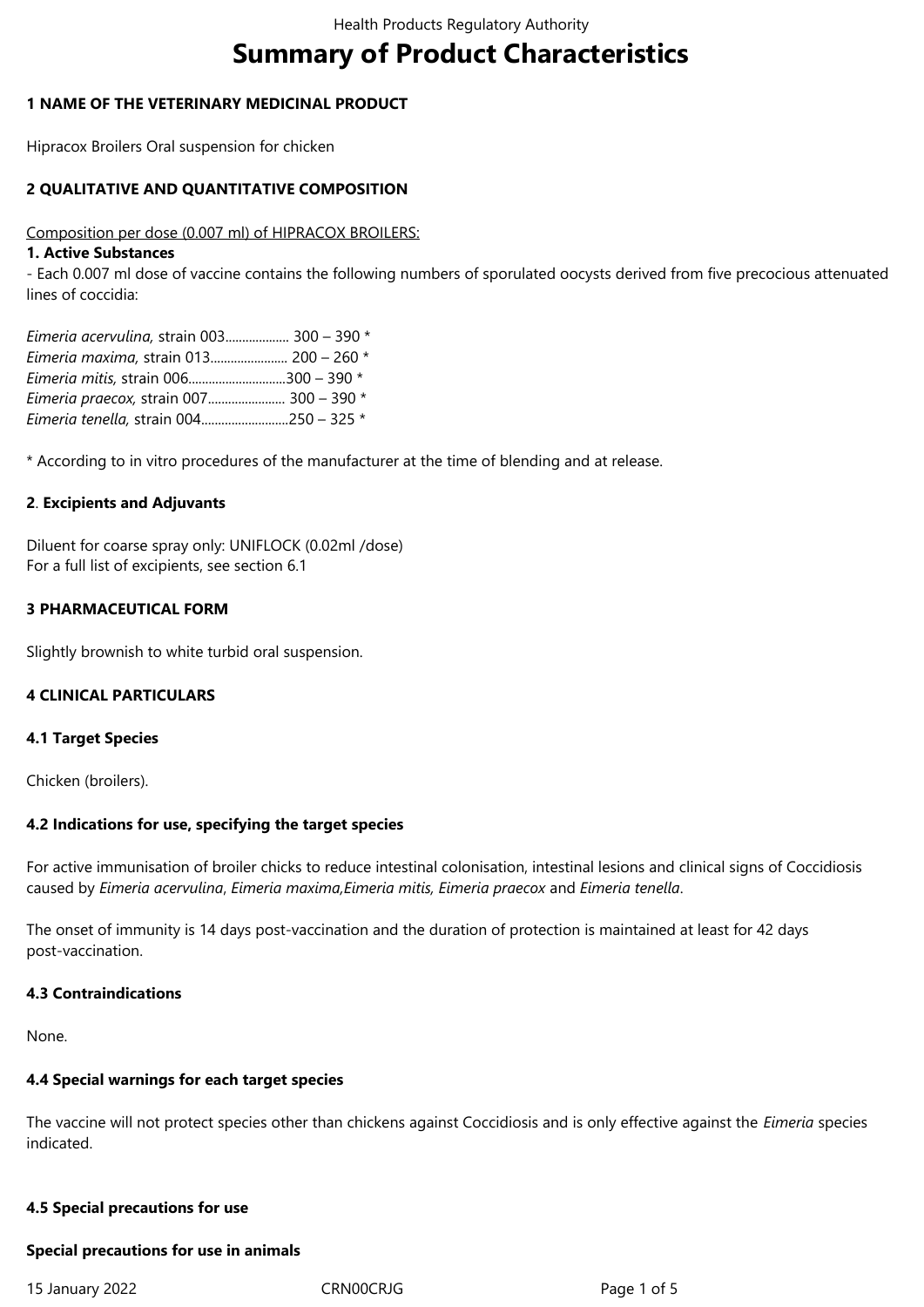Health Products Regulatory Authority

Chickens must be strictly floor-reared on litter.

Do not vaccinate unhealthy or stressed birds.

For the drinking water administration, the vaccine must only be administered with hand-filled supplementary drinkers. Do not use any other type of water distribution system for vaccination such as bell drinkers, nipple drinkers and automatic cup drinkers.

Litter should be removed and facilities and material cleaned between production cycles to reduce field infections.

See section 6.2. (Incompatibilities).

For coarse spray administration, use only the colouring agent UNIFLOCK.

# **Special precautions to be taken by the person administering the veterinary medicinal product to animals**

Wash and disinfect hands and equipment after use.

Clean the affected area with soap and water in the case of accidental spillage onto the skin. Seek medical advice immediately and show the package insert or the label to the physician if accidentally ingested.

# **4.6 Adverse reactions (frequency and seriousness)**

None.

# **4.7 Use during pregnancy, lactation or lay**

Do not use in layers and breeders.

# **4.8 Interaction with other medicinal products and other forms of interactions**

No information is available on the safety and efficacy of this vaccine when used with any other veterinary medicinal product. A decision to use this vaccine before or after any other veterinary medicinal product therefore needs to be decided on a case by case basis.

No anticoccidial drugs or other agents having anticoccidial activity via feed or water should be used for at least 3 weeks following vaccination of the chickens. The correct replication of the vaccine oocysts and consequently, the development of a solid immunity could be hindered. Additionally, the enhancement of protection produced by oocyst re-infections would also be limited.

# **4.9 Amounts to be administered and administration route**

Administer one dose of vaccine (which corresponds to 0.007 ml of the 1,000 and 5,000 doses presentations) to each 1-day old chick. All birds should be given a single dose.

The method of administration is by oral route in the drinking water or coarse spray.

# Method of administration (drinking water):

For the administration of the vaccine, hand-filled supplementary drinkers must be used (see section 4.5.).

Water should be withheld for 2-4 hours prior to vaccination (this time includes the transportation from the hatchery to the farm).

Provide adequate number of mini-drinkers or drinking space so that all chicks have access to the vaccinal water and thus, can receive the correct dose of the vaccine.

Distribute homogeneously the mini-drinkers in the area where chicks are housed at a rate of 1 mini-drinker for every 100-150 birds. Preferably distribute the drinkers in a line under or next to the area where the definitive drinkers will be placed.

Make sure that mini-drinkers are thoroughly cleaned and not placed under the brooders. Once the mini-drinkers are placed, shake the vial of vaccine vigorously 5 to 10 times before opening.

Thoroughly mix the content of the vial with the appropriate amount of clean and room temperature water 10 litres or 50 litres of water for 1,000 doses and 5,000 doses, respectively). Avoid the use of very cold or very hot water.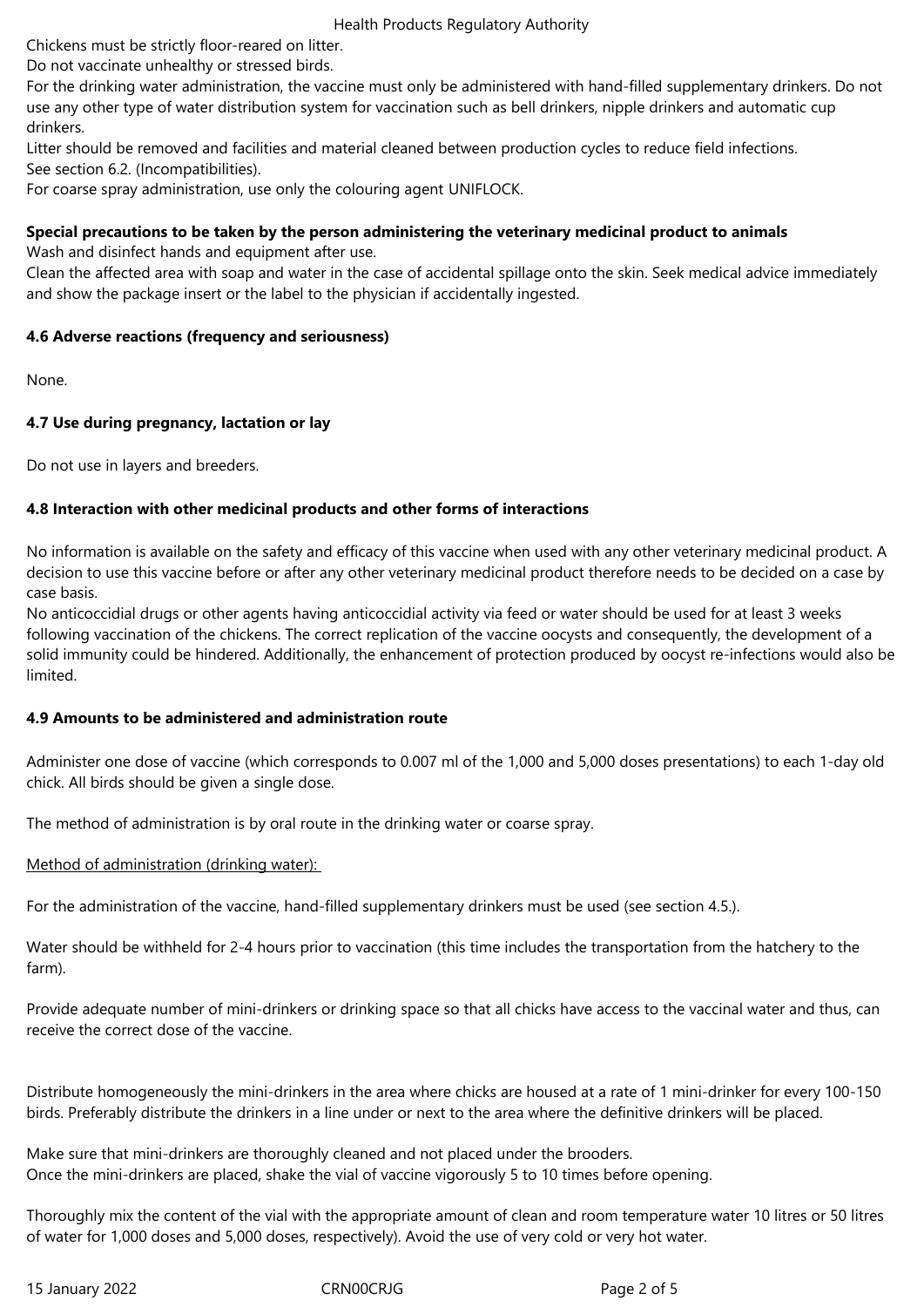#### Health Products Regulatory Authority

Stir gently until the vaccine is fully homogenized in the water.

Fill each mini-drinker with 1 to 1.5 litres depending on the rate of animals per drinker (1 litre for 100 birds per drinker or 1.5 litres for 150 birds per mini-drinker).

It is important to ensure that too many birds do not gather around one mini-drinker. If so, walk through the birds softly to increase the chance of weaker birds to obtain access to the mini-drinkers and thus, to the vaccinal water.

Remove the mini-drinkers once the water has been fully consumed and routine administration of water may continue.

Method of administration (coarse spray):

Before starting the preparation, a suitable clean container of enough capacity is required to prepare the Vaccine Solution (VS) (a minimum volume of 287 ml or 1435 ml of capacity for each 1000 or 5000-dose vial, respectively).

To prepare the VS, the Colouring Agent Solution (CAS) should be prepared first.

To prepare the CAS shake the vial of Colouring Agent (UNIFLOCK) vigorously. Dilute the contents of the vial with clean room temperature water (260 ml or 1300 ml of water for each 1000 or 5000-dose vial, respectively).

Once the CAS is prepared, shake the vial of HIPRACOX BROILERS vigorously and dilute the contents into the CAS to prepare the VS (280 ml or 1,400 ml of CAS for each 1000 or 5000-dose vial, respectively).

Fill the vaccine reservoir of the spraying device with all the VS prepared.

Maintain the VS in continuous homogenisation. The vaccine is administered via coarse spray to the chicks, by spraying 28 ml of the VS for each 100 chicks. The pressure of the spraying device should be at 3 bars. The spraying device must provide a droplet size of ≥ 100 micrometres.

In order to improve the uniformity of thevaccination maintain the chicks inside the chick box for at least 1 hour in order to let them ingest all the vaccine droplets.

After this time, place the chicks in the litter and continue with regular management practices.

### **4.10 Overdose (symptoms, emergency procedures, antidotes), if necessary**

None.

# **4.11 Withdrawal period(s)**

Zero days.

# **5 PHARMACOLOGICAL or IMMUNOLOGICAL PROPERTIES**

Pharmacotherapeutic group: Live parasitic vaccines, coccidia ATCvet code: QI01AN01 To stimulate active immunity against Coccidiosis caused by *Eimeria acervulina, Eimeria maxima, Eimeria mitis, Eimeria praecox* and *Eimeria tenella*.

# **6 PHARMACEUTICAL PARTICULARS**

# **6.1 List of excipients**

# **Hipracox broilers Uniflock**

Phosphate Buffered Solution (PBS): Patent Blue V (E131)

- Potassium Chloride Cochineal Red A Ponceau 4R (E124)

- Disodium Phosphate 12  $H_2O$  Vanillin
- Potassium Dihydrogen Phosphate Phosphate Buffered Solution (PBS):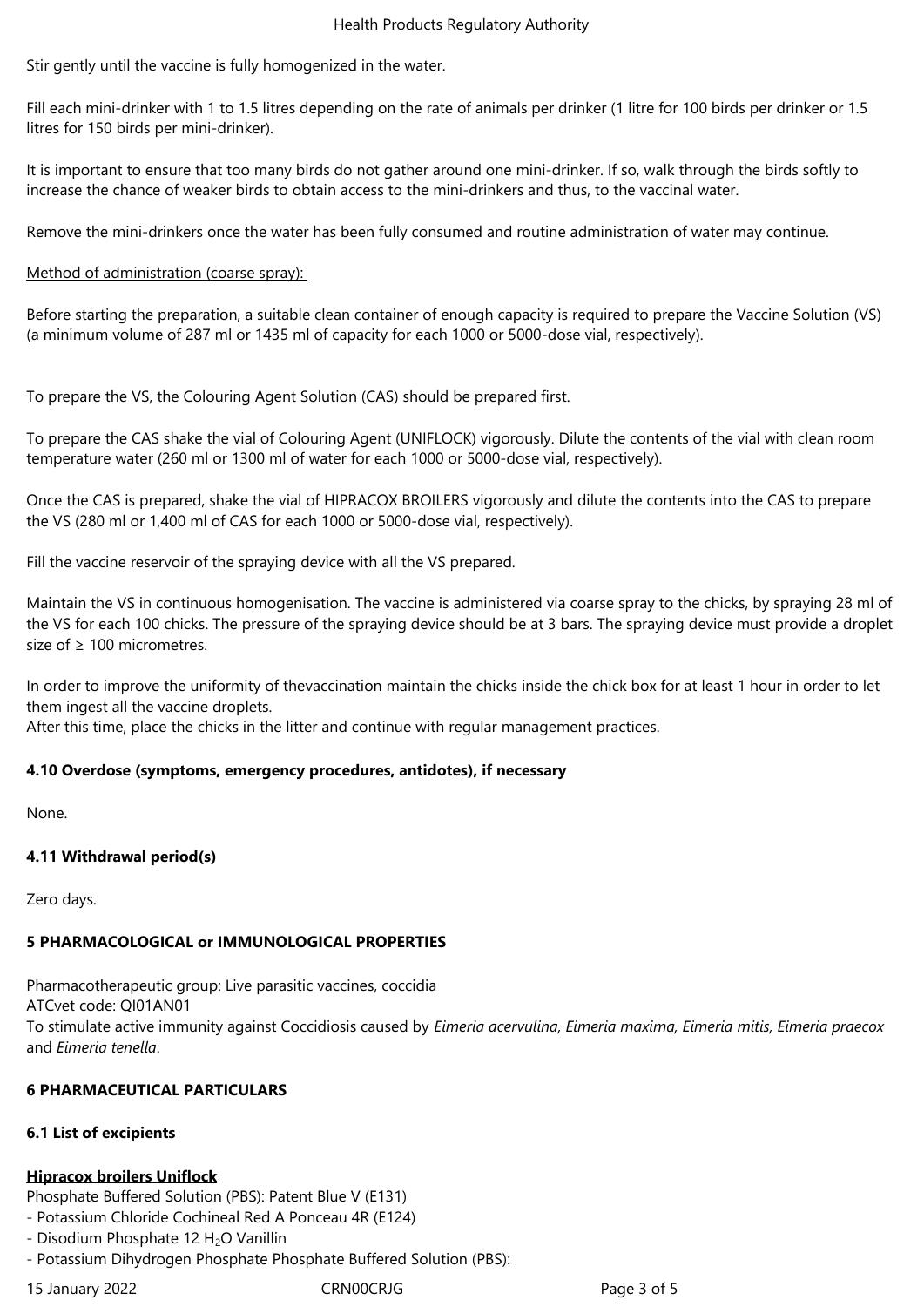- Health Products Regulatory Authority - Sodium Chloride - Potassium Chloride
- Disodium Phosphate 12H<sub>2</sub>O
- Potassium Dihydrogen Phosphate
- Sodium Chloride

# **6.2 Major incompatibilities**

Do not mix with any other veterinary medicinal product except diluents or other components supplied for use with the product.

# **6.3 Shelf-life**

### HIPRACOX BROILERS:

Shelf-life of the veterinary medicinal product as packaged for sale: 6 months.

Shelf-life after first opening the immediate packaging: Use the vaccine immediately after opening and discard unused vaccine.

Shelf-life after dilution or reconstitution according to directions: it should not exceed 10 hours.

### UNIFLOCK:

Shelf-life of the veterinary medicinal product as packaged for sale: 12 months.

### **6.4 Special precautions for storage**

### HIPRACOX BROILERS:

Store and transport refrigerated (+2 - +8 ºC). Protect from light. Do not freeze.

# UNIFLOCK:

Store below 25ºC. Do not freeze.

# **6.5 Nature and composition of immediate packaging**

The containers of HIPRACOX BROILERS are made of 10-ml and 50-ml Type I (1,000 and 5,000 doses) colourless glass flasks with Type I polymeric elastomer closures and aluminium Flip-caps.

The containers of UNIFLOCK are made of 20-ml and 100-ml Type II (1,000 and 5,000 doses) colourless glass flasks with Type I polymeric elastomer closures and aluminium caps.

### **Sales presentation:**

HIPRACOX BROILERS and UNIFLOCK are packed independently. Both are packed with the same sales presentation:

Cardboard box with a 1,000 doses vial. Cardboard box with a 5,000 doses vial. Cardboard box with 10 vials of 1,000 doses. Cardboard box with 10 vials of 5,000 doses. Cardboard box with 5 vials of 5,000 doses. Cardboard box with 6 vials of 5,000 doses. Not all pack sizes may be marketed.